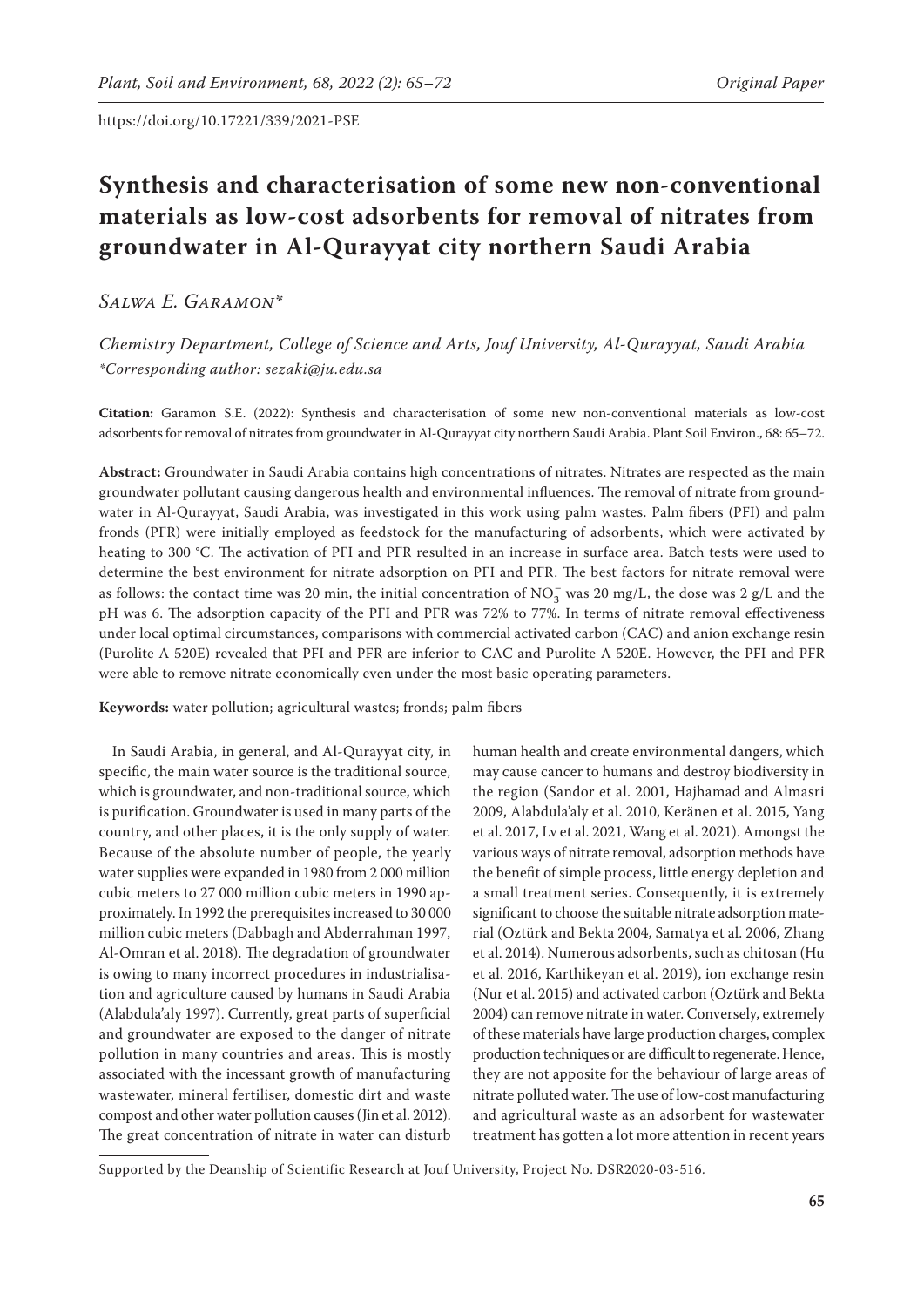(Pollard et al. 1992). Several agricultural wastes have been investigated as adsorbents in wastewater treatment in recent years (Marshall and Johns 1996, Khan et al. 2004, Hegazi 2013, Uzma 2013). Low cost, the convenience of handling, environmental eco-friendly, high affinity, and high capacity are all desirable qualities in an adsorbent for the removal of organic and inorganic chemicals in wastewater. A batch adsorption study of nitrate ions from aqueous solution by modification bentonite, fly ash and wheat straw has also been reported (Suryadi et al. 2016, Liu et al. 2018, Behrouz et al. 2019, Cheng et al. 2019).

The palm tree is an evergreen plant that requires pruning after 3 to 7 years when the old leaves have dried up. As a result, each year a significant volume of residue is produced as a result of the removal of dried leaves, necessitating optimal management and effective usage (Sanati et al. 2013). Palm leaf has been shown to be a low-cost adsorbent for heavy metal removal in some studies (Zare and Ghasemi 2017). As a result, the current study looked at the ability of the palm fibers and fronds to remove nitrate ions from aqueous solutions. The palm fibers and fronds are the fiber cellulosic containing frequently polysaccharides, have a common formula of  $Cx(H<sub>2</sub>O)$  y. These signify a varied change of polymers, originally named carbohydrates (Al-Khanbashi et al. 2005). Palm fibers and fronds have drawn special attention as potential adsorbents due to their low charge compared to activated carbon and high content of hydroxyl functional groups, as well as their carbon content and surface area, all of which contribute to their extreme adsorption ability for contaminant removal in wastewater (Riahi et al. 2009, Mahmoud and El-Halwany 2013). Several previous studies showed the effectiveness of palm waste, whether modified or not, in removing nitrates from wastewater (Bashir et al. 2018, Manikam et al. 2019). The aim of the current study was to investigate the probability of using the palm fibres and fronds for the removal of  $\mathrm{NO}_3^-$ . The results of pH, adsorbents dose, initial  $NO_3^-$  concentration and contact time on the adsorption capability were examined. Adsorption isotherm models were also investigated. This research was performed in Al-Qurayyat city northern Saudi Arabia.

## **MATERIAL AND METHODS**

**Collection of groundwater samples.** Groundwater samples were collected by the Ministry of Environment, Water and Agriculture from the wells of the study area in the city of Al-Qurayyat in the north of the Kingdom of Saudi Arabia. Groundwater samples were

collected in 1-L glass bottles that had been carefully rinsed with distilled water after being completely cleansed with tap water. At the sampling locations, samples were kept on ice and then refrigerated until they were tested in the laboratory. Determination of nitrate concentration was performed spectrophotometrically at  $\lambda_{\text{max}}$  220 nm utilising the Double Beam UV spectrophotometer (ST-UV-1901PC-US, Hunan, China). To determine the mean value, each experiment was repeated three times. All samples were determined as dilutions sequences and directly inserted into the cell of the spectrophotometer. In the groundwater collected from the various wells, the average nitrate concentration was 89 mg/L. The maximum pollutant limits for drinking water (45 mg/L as  $NO<sub>3</sub>$ ) were exceeded at this concentration (Alabdula'aly et al. 2010).

**Preparation and synthesis of adsorbents.** The palm fibers (PFI) and palm fronds (PFR) (Figure 1) were collected from the field in Al-Qurayyate city in the Kingdom of Saudi Arabia. The accumulated biomaterial was cleaned several periods with distilled water to create the PFI and PFR surface of all the dirt fragments held to it. The moist matter was then dried at 100 °C for 4 h. To chemically activate PFI and PFR, they were soaked in  $H_3PO_4$  (2%  $\nu/\nu$ ) instantly under room temperature for 24 h, then eliminated and heated to 300 °C for 3 h. The mixture was then allowed to cool before being sieved to the desired particle size for adsorption testing using a 60-mesh sieve (0.25 mm). Finally, chemical activation was used to prepare PFI and PFR, which matched the performance of PFI and PFR (Lim et al. 2010).

**Characterisation, test methods and equipment.** The samples' external morphology was studied using a scanning electron microscope (SEM) (S-4800, HITACHI, Tokyo, Japan). Energy Dispersive X-ray (EDX, Eindhoven, Holland) analysis was carried out by the Philips XL30 ESME model, Eindhoven, Holland



Figure 1. Photograph of palm fibres and palm fronds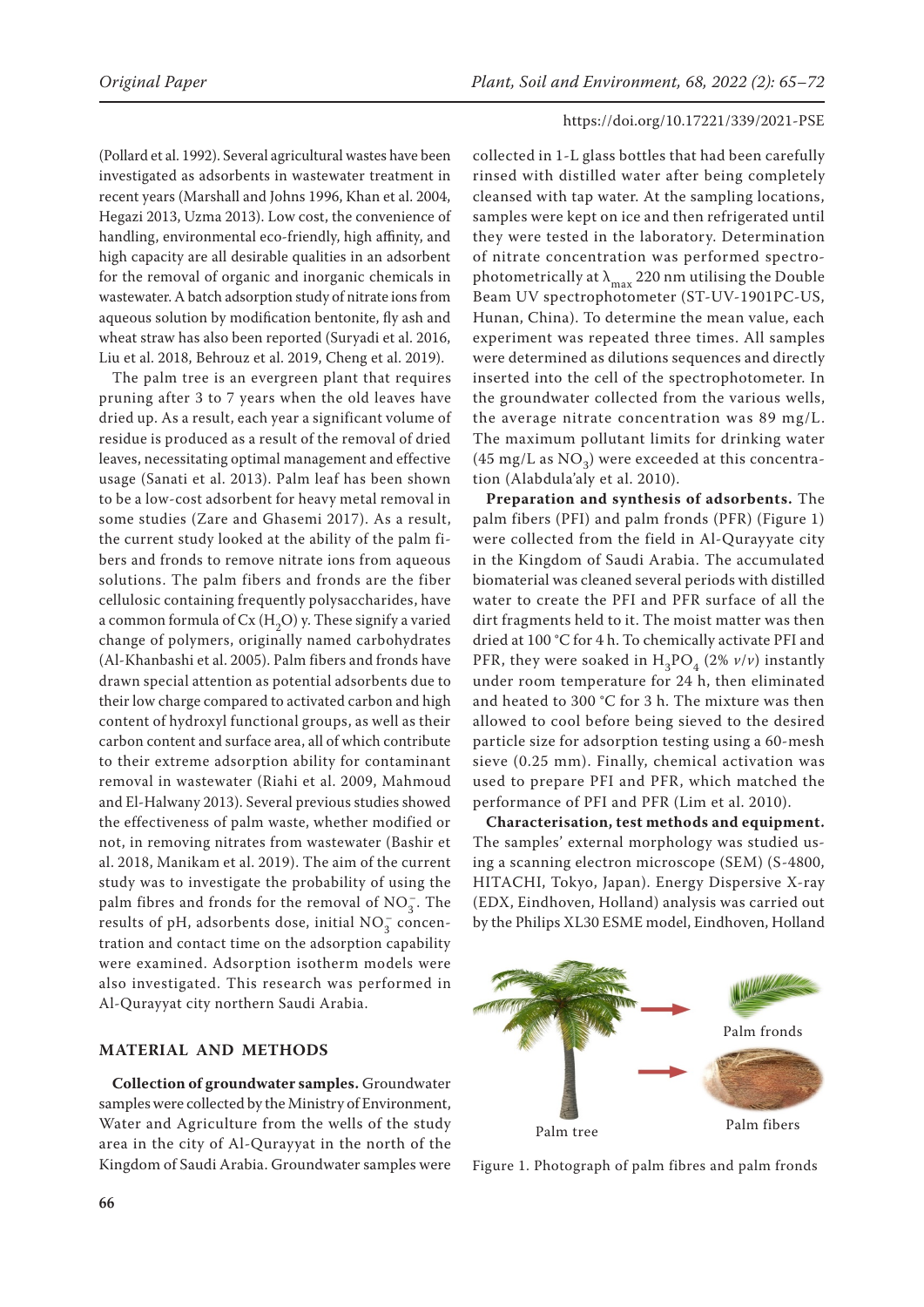(Resolution of 2.4 nm and 3.0 nm under operating conditions were vacuum 20–30 kV and 0.8 torrs with BSD (Back Scattered Detector) and employed to certain the elemental composition of adsorbents.

**Batch adsorption experiments.** The batch adsorption studies were carried out to assess the impacts of several operational parameters on  $\mathrm{NO}_3^-$  adsorption by PFI and PFR, such as the initial solution pH, contact time, initial  $\mathrm{NO_3^-}$  concentration, and adsorbents dose. In each batch experiment, one of the components changed, while the others remained the same. At pH values ranging from 2 to 10, the effect of the starting solution pH on  $\mathrm{NO_3^-}$  removal by PFI and PFR was investigated. 0.1 mol/L HCl and 0.1 mol/L NaOH were used to adjust the pH. With a contact time ranging from 5 to 60 min, the amount of nitrate removed by PFI and PFR was estimated. Different doses in the range of 0.5–5.0 g/L were used to evaluate the effect of PFI and PFR quantity on advancing the removal amount of nitrate. The batch investigations were shown by adjusting the concentration of  $NO_3^-$  the solution from 10 mg/L to 50 mg/L to evaluate the influence of the initial nitrate concentration on the adsorption ability of nitrate by PFI and PFR. Each batch adsorption experiment was carried out in a volumetric flask with a  $NO_3^-$  solution of 50 mL. After adjusting the variable factor and correcting the others, the mixture was constantly stirred with a magnetic mixer at 120 rpm for 2 h. The sample was then passed through filter paper, and the residual nitrate concentration in the filtrate solution was determined using a spectrophotometer. Experiments were repeated three times to assure repeatability, and average results were provided. Data were stated as mean  $\pm$  standard deviation ( $n = 3$ ). In batch experiments, the amount of  $\mathrm{NO_3^-}$  adsorbed per unit mass of P-fibres and P-fronds (nitrate adsorption capacity onto the adsorbents) at time t,  $Q_t$  (mg/g), and at equilibrium,  $Q_e$  (mg/g), as well as the nitrate removal percentage at equilibrium were calculated using the equations below (Mehdinejadiani et al. 2019):

$$
Qt = \frac{(Ci - Ct)}{m} \times V \tag{1}
$$

$$
Qe = \frac{(Ci - Ce)}{m} \times V \tag{2}
$$

Removal efficiency (%) = 
$$
\frac{Ci - Ce}{Ci} \times 100
$$
 (3)

Where:  $\rm C_i$  – initial  $\rm NO_3^-$  concentration (mg/L);  $\rm C_t$  and  $\rm C_e$  – residual  $NO_3^-$  concentrations at time t and equilibrium  $(mg/L); V - volume (L); m - adsorbent dose (g/L); V - solu$ tion volume (L). Isotherms designate the capability of an

adsorbent and its operative dependence on the amount of adsorbate present (Weber 1974). The adsorption capacity at equilibrium,  $\mathbf{q}_{\mathrm{e}}$  was calculated at various beginning  $\mathrm{NO}_3^$ concentrations in order to determine the best adsorption isotherm. After that, the q<sub>e</sub> and equilibrium concentrations were fitted to the Langmuir and Freundlich isotherms, which are extensively used in water treatment (Weber 1974). The isotherm models of Langmuir Eq. (4) (Langmuir 1918) and Freundlich Eq. (5) (Freundlich and Heller 1939) were used to analyse the experimental data, which were stated as follows:

$$
\frac{1}{q_e} = \frac{1}{q_{m \; K_L}} \frac{1}{C_e} + \frac{1}{q_m} \tag{4}
$$

$$
\log q_e = \frac{1}{n} \log C_e + \log k_F \tag{5}
$$

The equilibrium and highest adsorption capabilities, respectively, are  $q_e$  and  $q_m$ .  $C_e$  is the solution's equilibrium concentration;  $K<sub>L</sub>$  is the equilibrium constant for adsorption heat; and  $K<sub>F</sub>$  and *n* are the equilibrium constants for adsorption capacity and strength, respectively.

## **RESULTS AND DISCUSSION**

**Characteristics of adsorbents.** The micrographs obtained using SEM illustrating the porous structure of PFI and PFR produced in this study are shown in Figure 2A, B. On the surface and inside PFI and PFR, the apparent mesoporous structure of the two adsorbents could be seen.  $\mathrm{NO_3^-}$  was easily caught by the active sites of PFI and PFR due to the porous, irregular, and uneven structure of the material, allowing the adsorption system to reach equilibrium with a relatively substantial adsorption capacity when aqueous solution diffused into the interior of PFI and PFR. Figure 2C, D shows a difference in the surface of PFI and PFR, with uneven protrusions and a heterogeneous morphology appearing on the solid surface following adsorption, which was attributed to the fibres and fronds expanding during the process (Manikam et al. 2019). The surface atomic composition of the examined adsorbents, as fixed by EDX experiments, is listed in Table 1. EDX analysis signified that the PFI was contained of 28.65, 4.34 and 67.30% (by weight) of carbon, nitrogen and oxygen, respectively and showed that the PFR was contained of 30.28, 3.64 and 65.89% (by weight) of carbon, nitrogen and oxygen, respectively. The weight of nitrogen is increased to 24.76% and  $22.53\%$  in  $\rm NO_3^-$  loaded PFI and nitrate-loaded PFR, respectively. The increased weight of nitrogen in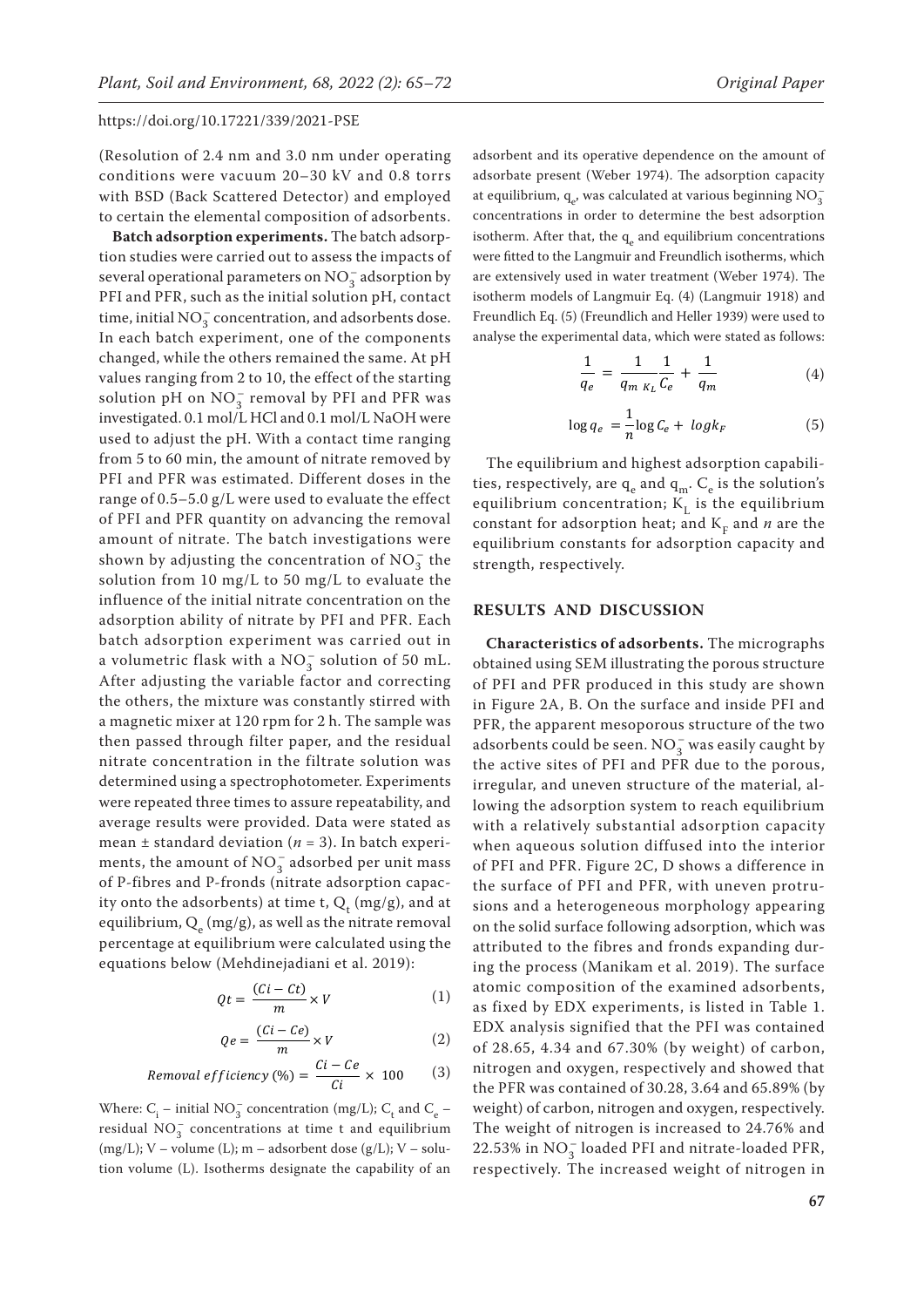

Figure 2. Scanning electron microscope (SEM) of palm fibres (PFI) and palm fronds (PFR) before and after adsorption, before adsorption (A) for PFI and (B) for PFR and after adsorption (C) for PFI and (D) for PFR

 $NO_3^-$  loaded PFI and nitrate-loaded PFR revealed that the adsorbent removed a significant quantity of NO<sub>3</sub> from the solute (Srivastava and Singh 2017, Bashir et al. 2018, Tejada-Tovar et al. 2021).

**Influence of initial solution pH.** Figure 3 shows that when pH increased from 2 to 6 the  $NO_3^-$  removal effectiveness increased. However, as the pH rises from 8 to 10, the removal efficacy decreased. As a result, the PFI and PFR can effectively remove  $NO_3^$ from water in a wide pH range, with a maximum removal efficiency of 77.0% for PFI and 72.0% for PFR at pH 6. The competition for both adsorbent active sites between chloride and nitrate anions may explain the slight decrease in elimination efficacy at acidic pHs (Milmile et al. 2011, Mazarji et al. 2017). Furthermore, the addition of 0.1 mol/L HCl to the nitrate solution increases the concentration of the Cl– in the solution at acidic pHs. The nitrate removal efficacy is reduced in this case due to the

inhibitory effect of the Cl<sup>-</sup>, which will be demonstrated in the paper comparing anions results. The decrease in removal effectiveness at alkaline pHs could be due to an increase in negatively charged sets, the contest between OH<sup>–</sup> and  $\mathrm{NO_3^-}$  for the PFI and PFR active sites, and the interface *via* a passive passage in the pores (Xu et al. 2013, Mazarji et al. 2017). The pH of 6 was selected to accord the other batch examinations in this study, based on the data achieved in this section.

**Influence of contact time.** Figure 4 shows that during the first 20 min of the experiment, the  $\mathrm{NO}_3^$ removal per cent increases fast from 30.0% to 77.0% for PFI and 22.0% to 72.0% for PFR. A large amount of early adsorption may be due to the limited number of accessible adsorption seats and the rapid concentration drop between the  $\mathrm{NO}_3^-$  in the solution and the adsorbent surface during the initial adsorption phase. During the experimental interval, these active

|  |  | Table 1. Chemical composition of palm fibres (PFI) and palm fronds (PFR) before and after adsorption |  |  |  |  |  |  |  |  |  |
|--|--|------------------------------------------------------------------------------------------------------|--|--|--|--|--|--|--|--|--|
|--|--|------------------------------------------------------------------------------------------------------|--|--|--|--|--|--|--|--|--|

|          | Before adsorption |                  | After adsorption |                  |  |  |  |  |  |
|----------|-------------------|------------------|------------------|------------------|--|--|--|--|--|
| Element  | <b>PFI</b>        | PFR              | PFI and $NO_3^-$ | PFR and $NO_3^-$ |  |  |  |  |  |
|          | (mass % ± error)  |                  |                  |                  |  |  |  |  |  |
| Carbon   | $28.65 \pm 0.85$  | $30.28 \pm 0.60$ | $26.20 \pm 0.42$ | $27.64 \pm 0.51$ |  |  |  |  |  |
| Nitrogen | $4.34 \pm 0.47$   | $3.64 \pm 0.18$  | $24.76 \pm 1.16$ | $22.53 \pm 1.02$ |  |  |  |  |  |
| Oxygen   | $67.30 \pm 0.25$  | $65.89 \pm 0.15$ | $49.05 \pm 1.26$ | $49.74 \pm 0.76$ |  |  |  |  |  |

Mass % errors signify standard deviation  $(n = 3)$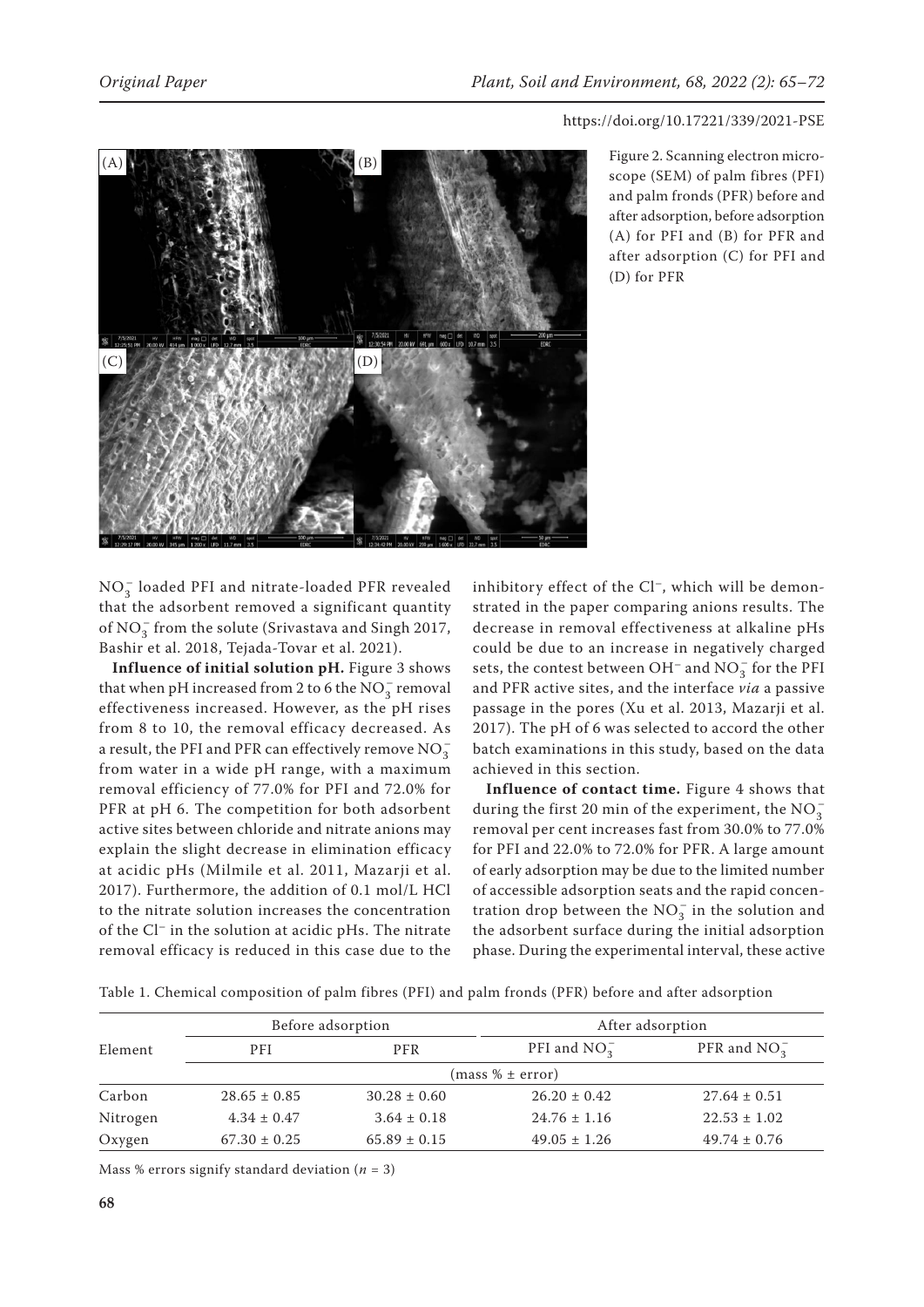

Figure 3. Effect of pH on nitrate removal efficiency by using palm fibres (PFI) and palm fronds (PFR). Error bars signify standard deviation  $(n = 3)$ 

sets and concentration gradients decrease regularly, lowering the adsorption rate until equilibrium is reached. Figure 4 indicates that after 20 min, the removal % is fairly steady and does not increase as contact duration increases. As a result, the equilibrium contact duration of 20 min was chosen and completed in the other batch studies. These results are in line with those of other reports that used another adsorbent for nitrate removal (Hafshejani et al. 2016, Mazarji et al. 2017).

**Influence of adsorbent dosage.** As shown in Figure 5, increasing the adsorbents dosage from 0.5 g/L to 2.0 g/L significantly increases the  $NO_3^-$  removal capability from 44.0% to 77.0% for PFI and 35.0% to 72.0% for PFR, and then the amounts begin to fall as the dosage of adsorbents is increased beyond this limit. The significant improvement in  $\mathrm{NO}_3^-$  adsorption onto PFI and





Figure 4. Effect of contact time on nitrate removal efficiency by using palm fibres (PFI) and palm fronds (PFR). Error bars signify standard deviation  $(n = 3)$ 

PFR in the range of 0.5 g/L to 2.0 g/L can be qualified to a greater number of variable parts and accessible adsorbent sets (Milmile et al. 2011). Similarly, the lessening of  $NO_3^-$  adsorption on the scale of 2.0 g/L to 5.0 g/L can be assigned to the accumulation of exchanger fragments at large amounts of adsorbent, which leads to a reduction in the adsorbent's useable surface area (Katal et al. 2012). Later on, as the PFI and PFR dosages are raised, the efficacy remains practically constant and does not rise. As a result, the 2.0 g/L PFI and PFR dosage was chosen as the optimal dose, and the following batch trials were carried out at this dose.

**Influence of initial nitrate concentration.** A specified examination of Figure 6 shows that the removal per cent enlarges from 70.0% to 77.0% for PFI and from 68.0% to 72.0% for PFR when the initial  $NO_3^-$  concentration grows from 10 mg/L to



Figure 5. Effect of adsorbents dosage on nitrate removal efficiency by using palm fibres (PFI) and palm fronds (PFR). Error bars signify standard deviation ( $n = 3$ )

Figure 6. Effect of initial nitrate ion concentration on nitrate removal efficiency by using palm fibres (PFI) and palm fronds (PFR). Error bars signify standard deviation  $(n = 3)$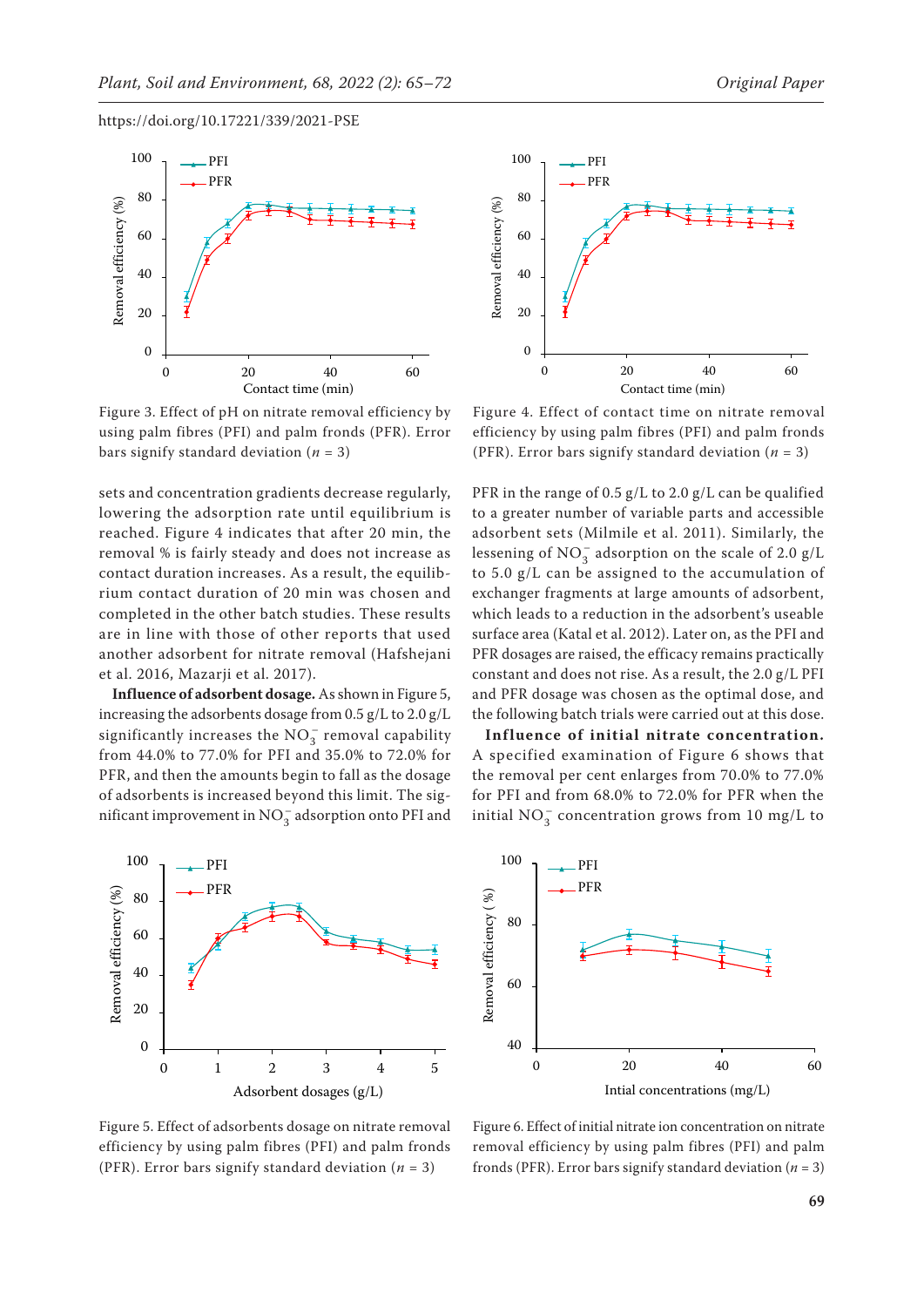| Adsorbent |              | Langmuir constant |        | Freundlich constant                   |        |        |  |
|-----------|--------------|-------------------|--------|---------------------------------------|--------|--------|--|
|           | $q_m$ (mg/g) | $K_I$ (L/mg)      | $R^2$  | $K_F$ ((mg/g) (L/mg) <sup>1/n</sup> ) | 1/n    | $R^2$  |  |
| PFI       | 204.08       | 0.0221            | 0.8098 | 4.2159                                | 0.9394 | 0.9776 |  |
| PFR       | 243.90       | 0.0150            | 0.7920 | 3.8990                                | 0.9098 | 0.9901 |  |

Table 2. Isotherm parameters of nitrates adsorption onto palm fibres (PFI) and palm fronds (PFR)

 $q_m$  – highest adsorption capability;  $K_L$  – equilibrium constant for adsorption heat;  $K_F$  – equilibrium constants for adsorption capacity



Figure 7. Adsorption isotherms of nitrate. (A) Freundlich model; (B) Langmuir model.  $\rm q_e$  – equilibrium adsorption capabilities;  $C_e$  – residual  $NO_3^-$  concentrations at equilibrium

20 mg/L. However, the percentage removal of the initial NO<sub>3</sub> ions concentration decreases as the NO<sub>3</sub> concentration increases, indicating that the adsorbent was gradually saturated with  $NO_3^-$ . As the driving force increased with the initial  $\mathrm{NO_3^-}$  concentration, adsorption had to overcome the increasing mass transfer barrier between the solute phase and the adsorbent phase. The initial period of adsorption was easy and rapid, with nitrate ions adsorbed on the



Figure 8. Adsorption nitrate efficiency with different adsorbents: Purolite A 520E; CAC – commercial activated carbon; PFI – palm fibres; PFR – palm fronds. Error bars signify standard deviation (*n* = 3)

exterior surface area of PFI and PFR. The exterior surface was then soaked, avoiding the adsorptive sets;  $NO_3^-$  then entered the pores and adsorbed on the interior surface of PFI and PFR over a long period (Derylo-Marczewska et al. 2019).

**Adsorption isotherm for nitrate adsorption onto PFI and PFR.** The factors for both adsorption isotherms are summarised in Table 2 and Figure 7. When the *R*<sup>2</sup> values for the Langmuir and Freundlich isotherms are compared, the Freundlich isotherm performs exceptionally well in terms of adsorption. When 1/*n* is between 0.1 and 1.0, adsorption is more likely to occur, however, when  $1/n$  is more than two, adsorption becomes more difficult (Carter et al. 1995). PFI and PFR were found to be beneficial for nitrate adsorption in this experiment (1/*n* = 0.9394 for PFI and 1/*n* = 0.9098 for PFR). The Freundlich model suggests that adsorption happens by monolayer adsorption on irregular surfaces of the adsorbent, with the interaction between adsorbed ions (Derylo-Marczewska et at. 1984).

**Comparison between PFI, PFR, anion exchange resin, and commercial activated carbon.** The performances of PFI and PFR were compared with anion exchange resin (Purolite A 520E) and commercial activated carbon (CAC). Thus, the adsorbent dosage of 2 mg/L, initial nitrate concentration of 55 mg/L, and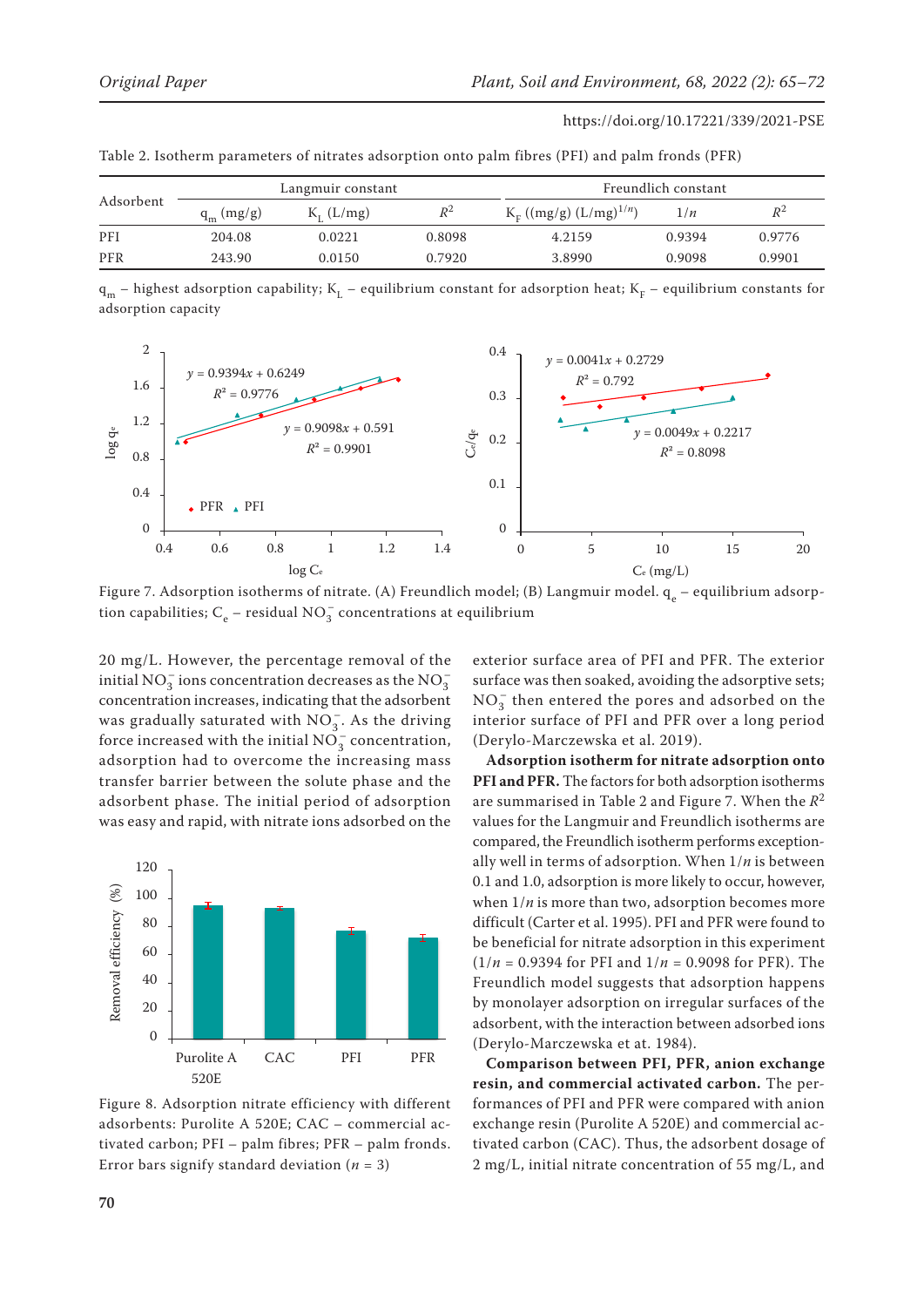pH of 6.0 was used as initial experimental conditions. After running a *t*-test on the per cent nitrate removal of the four adsorbents, it was observed that there was a significant difference between them (Figure 8). Purolite A 520E and CAC had more excellent means, with 95.0% and 93.0% nitrate removal rates, respectively. In contrast, PFI and PFR had removal rates of 77.0% and 72.0%, respectively. The ascendency of CAC's surface area above that of PFI and PFR (Haycarb 2019) can be used to describe this. These findings are in line with those of other studies that employed commercial activated carbon (Oztürk and Bektas 2004) and ion exchange resin (Kalaruban et al. 2017) to remove substantial amounts of nitrate from water. Furthermore, as the fundamental issue with CAC is its high cost, the use of PFI and PFR can be respected. In conclusion, the results of this investigation showed that for nitrate removal, the PFI and PFR required the simplest operating conditions. As a result, it is proposed that PFI and PFR can be used for their potential to remove nitrate from natural water resources.

**Acknowledgement.** The author extends their appreciation to the Deanship of Scientific Research at Jouf University for funding this work through research, Project No. DSR2020-03-516.

## **REFERENCES**

- Alabdula'aly A.I. (1997): Nitrate concentrations in Riyadh, Saudi Arabia drinking water supplies. Environmental Monitoring and Assessment, 47: 315–324.
- Alabdula'aly A.I., Al-Rehaili A.M., Al-Zarah A.I., Khan M.A. (2010): Assessment of nitrate concentration in groundwater in Saudi Arabia. Environmental Monitoring and Assessment, 161: 1–9.
- Al-Khanbashi A., Al-Kaabi K., Hammami A. (2005): Date palm fibres as polymeric matrix reinforcement: fibre characterization. Polymer Composites, 26: 486–497.
- Al-Omran A.M., Mousa M.A., AlHarbi M.M., Nadeem M.E.A. (2018): Hydrogeochemical characterization and groundwater quality assessment in Al-Hasa, Saudi Arabia. Arabian Journal of Geosciences, 11: 79.
- Bashir M.T., Azni S.A., Harun R. (2018): A sustainable approach of nitrate adsorption from water using palm oil agricultural waste. Asian Journal of Microbiology, Biotechnology and Environmental Sciences, 20: 451–457.
- Behrouz M., Seyed M.A., Leila M. (2019): Enhanced adsorption of nitrate from water by modified wheat straw: equilibrium, kinetic and thermodynamic studies. Water Science and Technology, 79: 302–313.
- Carter M.C., Kilduff J.E., Weber W.J. (1995): Site energy distribution analysis of preloaded adsorbents. Environmental Science and Technology, 29: 1773–1780.
- Cheng H.M., Zhu Q., Xing Z.P. (2019): Adsorption of ammonia nitrogen in low temperature domestic wastewater by modification bentonite. Journal of Cleaner Production, 233: 720–730.
- Dabbagh A.E., Abderrahman W.A. (1997): Management of groundwater resources under various irrigation water use scenarios in Saudi Arabia. Arabian Journal for Science and Engineering, 22: 47–64.
- Derylo-Marczewska A., Blachnio M., Marczewski A.W., Seczkowska M., Tarasiuk B. (2019): Phenoxyacid pesticide adsorption on activated carbon – equilibrium and kinetics. Chemosphere, 214: 349–360.
- Derylo-Marczewska A., Jaroniec M., Gelbin D., Seidel A. (1984): Heterogeneity effects in single-solute adsorption from dilute solutions on solids. Chemica Scripta, 24: 239–246.
- Freundlich H., Heller W. (1939): The adsorption of *cis* and *trans*azobenzene. Journal of the American Chemical Society, 61: 2228–2230.
- Hafshejani L.D., Hooshmanda A., Naseri A.A., Mohammadi A.S., Abbasi F., Bhatnagar A. (2016): Removal of nitrate from aqueous solution by modified sugarcane bagasse biochar. Ecological Engineering, 95: 101–111.
- Hajhamad L., Almasri M.N. (2009): Assessment of nitrate contamination of groundwater using lumped-parameter models. Environmental Modelling and Software, 24: 1073–1087.
- Haycarb (2019): Activated carbon basics. Available at: https://www. haycarb.com/activated-carbon
- Hegazi H.A. (2013): Removal of heavy metals from wastewater using agricultural and industrial wastes as adsorbents. HBRC Journal, 9: 276–282.
- Hu Q.L., Chen N., Feng C.P., Hu W.W., Liu H.Y. (2016): Kinetic and isotherm studies of nitrate adsorption on granular Fe-Zr-chitosan complex and electrochemical reduction of nitrate from the spent regenerant solution. RSC Advances, 6: 61944–61954.
- Jin Z.F., Pan Z.Y., Jin M.T., Li F.L., Wan Y., Gu B. (2012): Determination of nitrate contamination sources using isotopic and chemical indicators in an agricultural region in China. Agriculture, Ecosystems and Environment, 155: 78–86.
- Kalaruban M., Loganathan P., Kandasamy J., Naidu R., Vigneswaran S. (2017): Enhanced removal of nitrate in an integrated electrochemical-adsorption system. Separation and Purification Technology, 189: 260–266.
- Karthikeyan P., Banu H.A.T., Meenakshi S. (2019): Synthesis and characterization of metal loaded chitosan-alginate biopolymeric hybrid beads for the efficient removal of phosphate and nitrate ions from aqueous solution. International Journal of Biological Macromolecules, 130: 407–418.
- Katal R., Baei M.S., Rahmati H.T., Esfandia H. (2012): Kinetic, isotherm and thermodynamic study of nitrate adsorption from aqueous solution using modified rice husk. Journal of Industrial and Engineering Chemistry, 18: 295–302.
- Keränen A., Leiviskä T., Hormi O., Tanskanen J. (2015): Removal of nitrate by modified pine sawdust: effects of temperature and co-existing anions. Journal of Environmental Management, 147: 46–54.